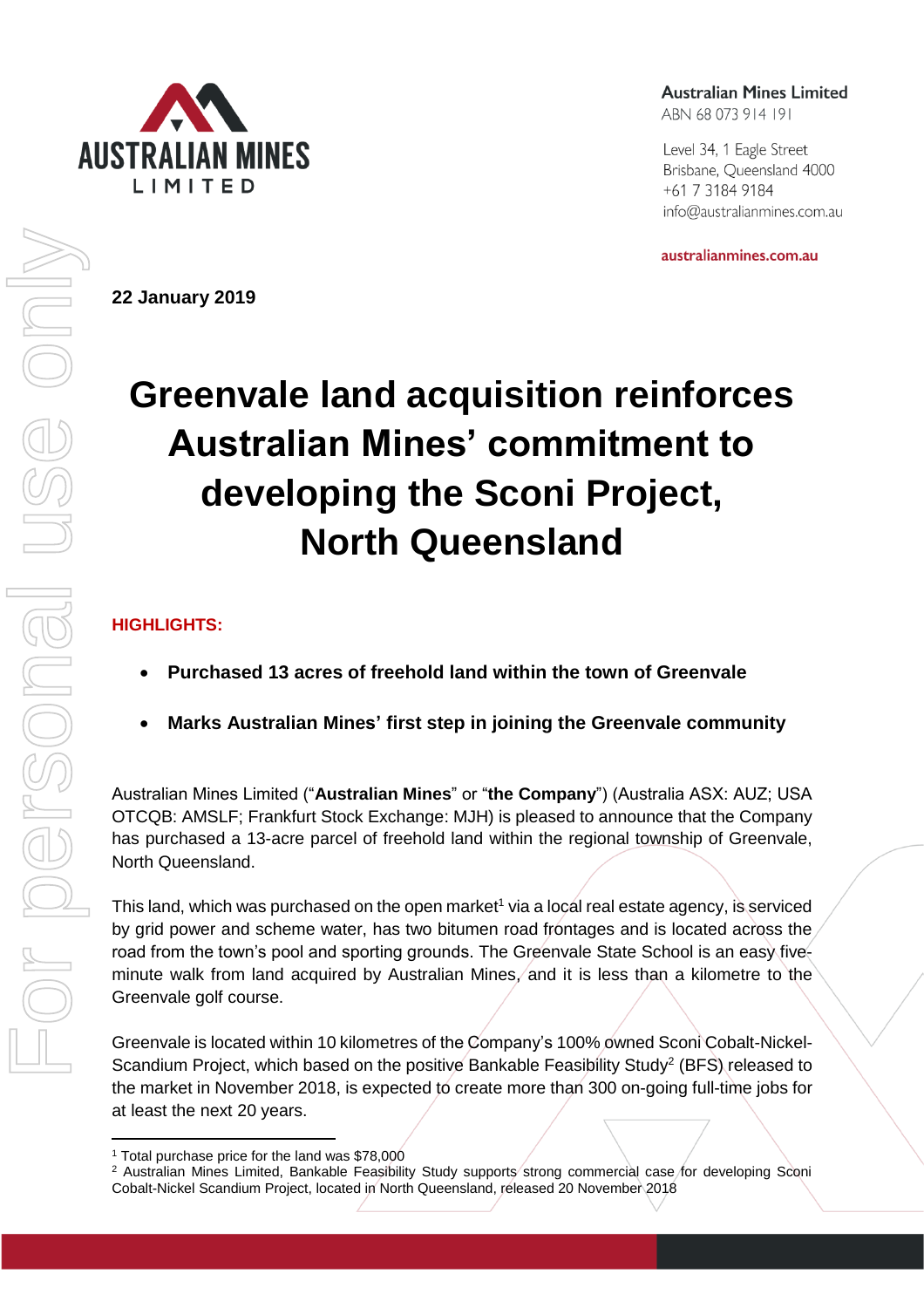From the outset of this project, Australian Mines has remained steadfastly committed to the Sconi Project operating with a predominantly residential workforce, with minimal use of fly-in fly-out workers. This acquisition of freehold land in Greenvale marks the first tangible example of the Company's commitment towards achieving this objective.

In addition to the construction of new housing and other community social infrastructure including a medical facility in the town, Australian Mines is committed to investing significant funds towards upgrading the region's existing public infrastructure (such as water, sewerage, roads and airport)<sup>3</sup> in close consultation with the Greenvale community and the local government.

As a supporter of local businesses, and in accordance with the project's November BFS<sup>4</sup>, Australian Mines has set a goal that 90% of the ongoing annual operational expenditure at the Sconi Project will be spent with businesses from the surrounding region of North Queensland. This is in addition to the \$922 million that Australian Mines anticipates spending with Australian businesses, with a preference for Queensland companies, during the project's initial construction period<sup>5</sup>, which subject to finalising funding, is expected to commence from the middle of this year<sup>6</sup>.

**Australian Mines Managing Director, Benjamin Bell, commented:** *"Mercedes Benz, Volkswagen, Ford, General Motors … even Porsche, are all in agreement that electric vehicles represent the future for the automotive industry<sup>7</sup> . As a result, almost every global car manufacturer is expanding their range of battery-powered vehicles to accommodate this.* 

*"Fundamental to the success of vehicle manufacturers delivering on their electric vehicle strategy is their ability to secure ethnically-sourced, stable long-term supply of battery precursor chemicals – principally cobalt sulphate.* 

*"Once in production, the Sconi Project in North Queensland is expected to be one of the 10 largest producers of cobalt in the world, with expected average annual revenue of more than half a billion dollars for at least the next 18 to 20 years<sup>8</sup> .* 

*"Australian Mines is keen to ensure that not only do we, as a company, capture the full valueadd of the Sconi Project by converting our own raw ore to the final battery precursor chemicals of cobalt sulphate and nickel sulphate for direct input into EV batteries, but that the local community also directly benefits from the development of this project through secure employment, improved public infrastructure and my personal commitment that at least 90% of every dollar spent by this operation will be spent with businesses from North Queensland.* 

<sup>7</sup> https://www.volkswagenag.com/en/group/e-mobility.html

l

<sup>&</sup>lt;sup>3</sup> Australian Mines Limited, Bankable Feasibility Study supports strong commercial case for developing Sconi Cobalt-Nickel Scandium Project, located in North Queensland, released 20 November 2018

<sup>4</sup> Australian Mines Limited, Bankable Feasibility Study supports strong commercial case for developing Sconi Cobalt-Nickel Scandium Project, located in North Queensland, released 20 November 2018

<sup>&</sup>lt;sup>5</sup> Australian Mines Limited, Bankable Feasibility Study supports strong commercial case for developing Sconi Cobalt-Nickel Scandium Project, located in North Queensland, released 20 November 2018

<sup>6</sup> Australian Mines Limited, SK Innovation and Australian Mines: committed partners developing the Sconi Cobalt-Nickel-Scandium Project in North Queensland, released 3 January 2019.

<sup>8</sup> Australian Mines Limited, Bankable Feasibility Study supports strong commercial case for developing Sconi Cobalt-Nickel Scandium Project, located in North Queensland, released 20 November 2018